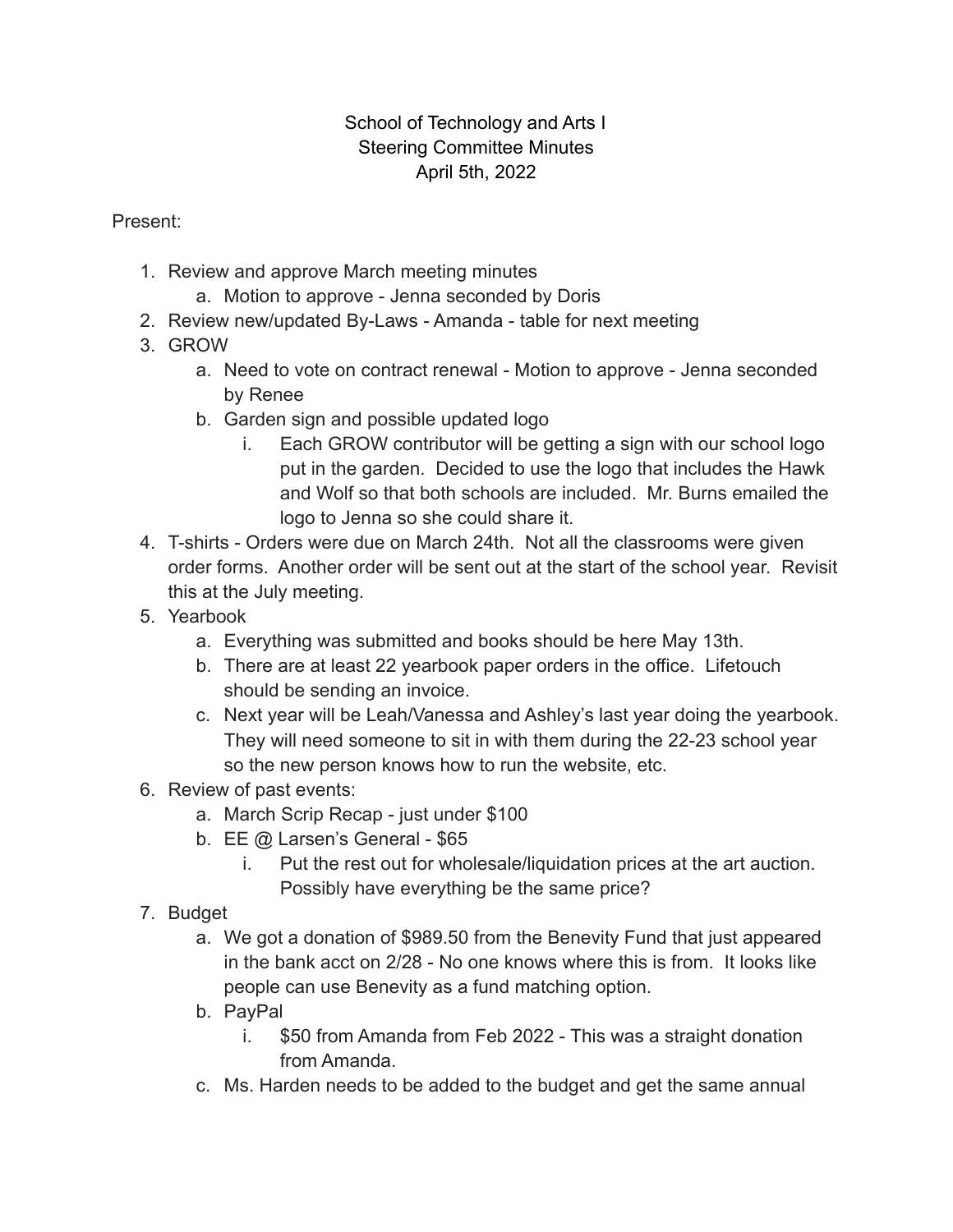amount as the teachers.

- 8. Upcoming Events
	- a. Walking Wednesdays will start back up the first Wednesday after Spring Break
	- b. 5th Grade Teacher Appreciation Meal Wed. May 11th
		- i. Scott Tyink will be doing it with the 5th graders. He will work with the 5th graders to plan the menu. He will turn in his receipts when he is done shopping. He will have them plan to-go type meals and they will be served from the Community Room. (There will be a few extra SOTA I kids that are not 5th Graders at BGC who can help.)
		- ii. We need parents who can help at the Prep. Meeting on the 4th from 10:15-11:15 and on the 11th anytime in the morning through early afternoon (9-1).
		- iii. Doris will check volunteer sheets and send out emails to 5th Grade parents.
	- c. Bike Rodeo May 19th @ Lueth Park
		- i. Doris will email Sara about getting bottles of water.
	- d. Informance/Silent Auction Wed., May 25th @ 6
		- i. This is a SSC event. Needs to be posted on FB as an event. We need to plan to have someone be in charge of the money, transporting the artwork, etc.
		- ii. Art Auction will start at 5 through 6 and end 20 minutes after the end of the Informance. Jenna will be the SSC contact for Bethany.
		- iii. Anna will email the Informance information with the SSC so Renee can get the information out to parents…specifically parents who might not know what the Informance is.
	- e. AIR with Tracy Endrizzi May 2nd, 3rd, and 6th with 9th and 10th as backup days.
		- i. 3 mosaics on cabinet doors (theme is "Opening Doors") along with garden stepping stones that classes can work on when they are not working on the cabinet doors. The plan is to walk/bus to Art Pop (Tracy's space) for the kids to work on this project. There is a fenced-in backyard space for classes that are not actively working on the cabinets. Another option is to go to Ranisons. K-1 students will use mancala stones instead of cut glass.
		- ii. Request for \$200 to cover the cost of materials Mr. Burns can possibly use money from his budget to cover this along with the cost of transportation. If it is too much paperwork to have Mr. Burns give Tracy the money, the SSC has motioned (by Doris seconded by Jenna) to approve the \$200 from their funds.